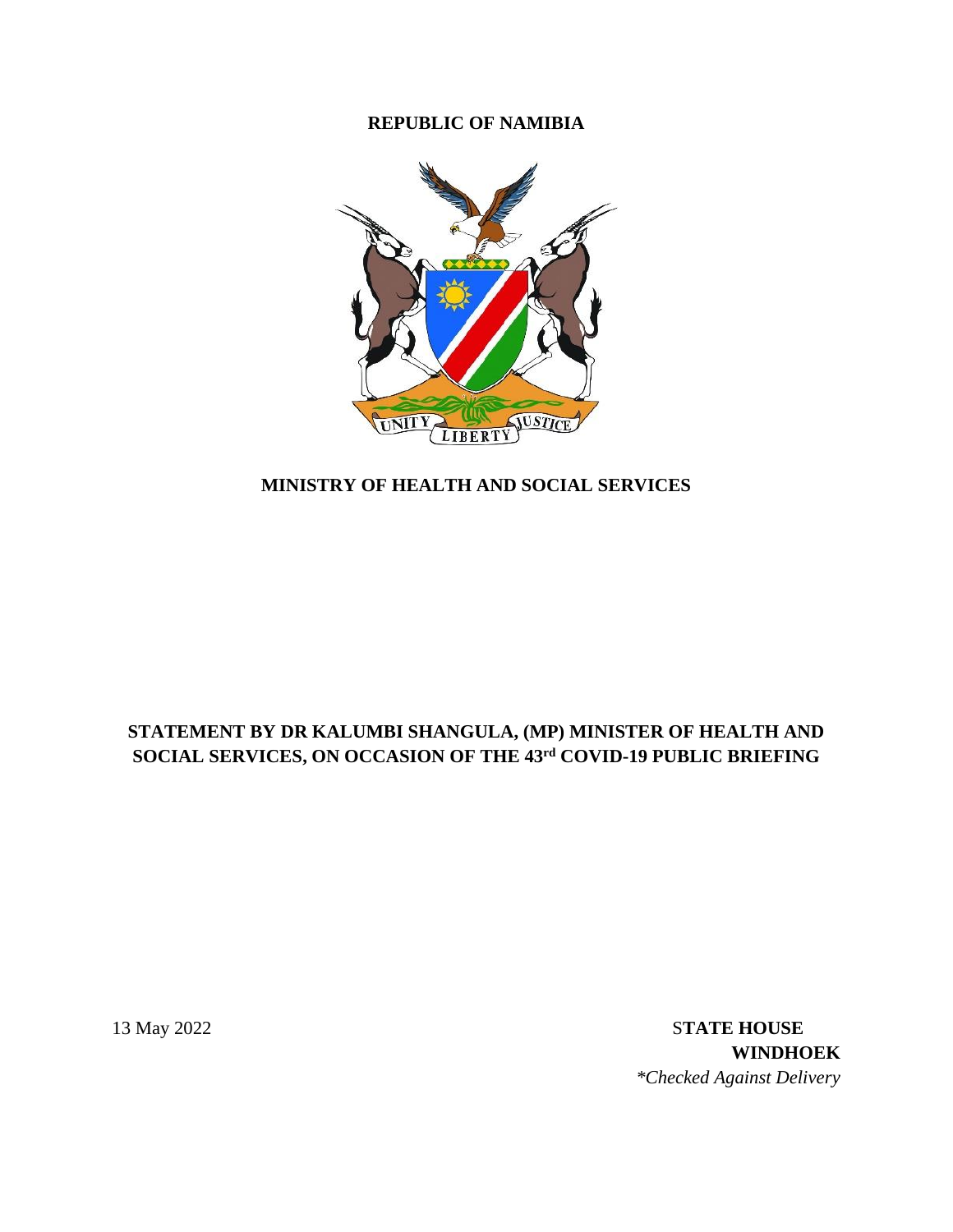Your Excellency, Dr. Hage G. Geingob, President of the Republic of Namibia Your Excellency, Dr. Nangolo Mbumba, Vice President Right Honourable Dr. Saara Kuugongelwa-Amadhila, Prime Minister Honourable Ministers Senior Officials Members of the Media Ladies and Gentlemen!

- 1. I thank you Your Excellency for this opportunity. I shall brief the public on the pandemic situation in the country and report on our ongoing preparedness and response activities. I shall conclude with the amplification of the current public health and social measures that will assist us to navigate through this pandemic.
- 2. Namibia's COVID-19 response has been premised on scientific and epidemiological data. As the COVID-19 virus was new to the world of science when it started in 2020, our preparedness and response was guided by the science we had available to us by then. As time went on, the science continued to evolve and more and more information became known about this novel virus, especially with regards to its transmission dynamics. And as the science and epidemiology evolved, so did our response, which was evidenced by periods where we had to tighten our public health measures, and periods where we could relax them.
- 3. Over the last three months, we were able to loosen the public health restrictions as we had observed a very welcomed period of low positivity ratios, low numbers of new daily infections, hospitalizations, ICU admissions and deaths due to COVID-19. We relaxed these measures in the interest of livelihoods and economic recovery, with the understanding that the Namibian public will exercise the advice of government to continue wearing face masks, avoiding social gatherings and practicing frequent hand hygiene, to take up vaccination and to mitigate the spread of COVID-19.
- 4. We have now entered the winter months, which is usually the time of the year when people tend to congregate in close proximity to one another, which creates a conducive opportunity for the COVID-19 virus to easily spread from person to person. Additionally, the colder temperatures in winter negatively affect people's immune systems and thus predispose them to COVID-19 and other respiratory infections. It is against this background that I urge all Namibians not to let down your guard, especially given the fact that we have started to observe upward trends in the epidemiological trajectory.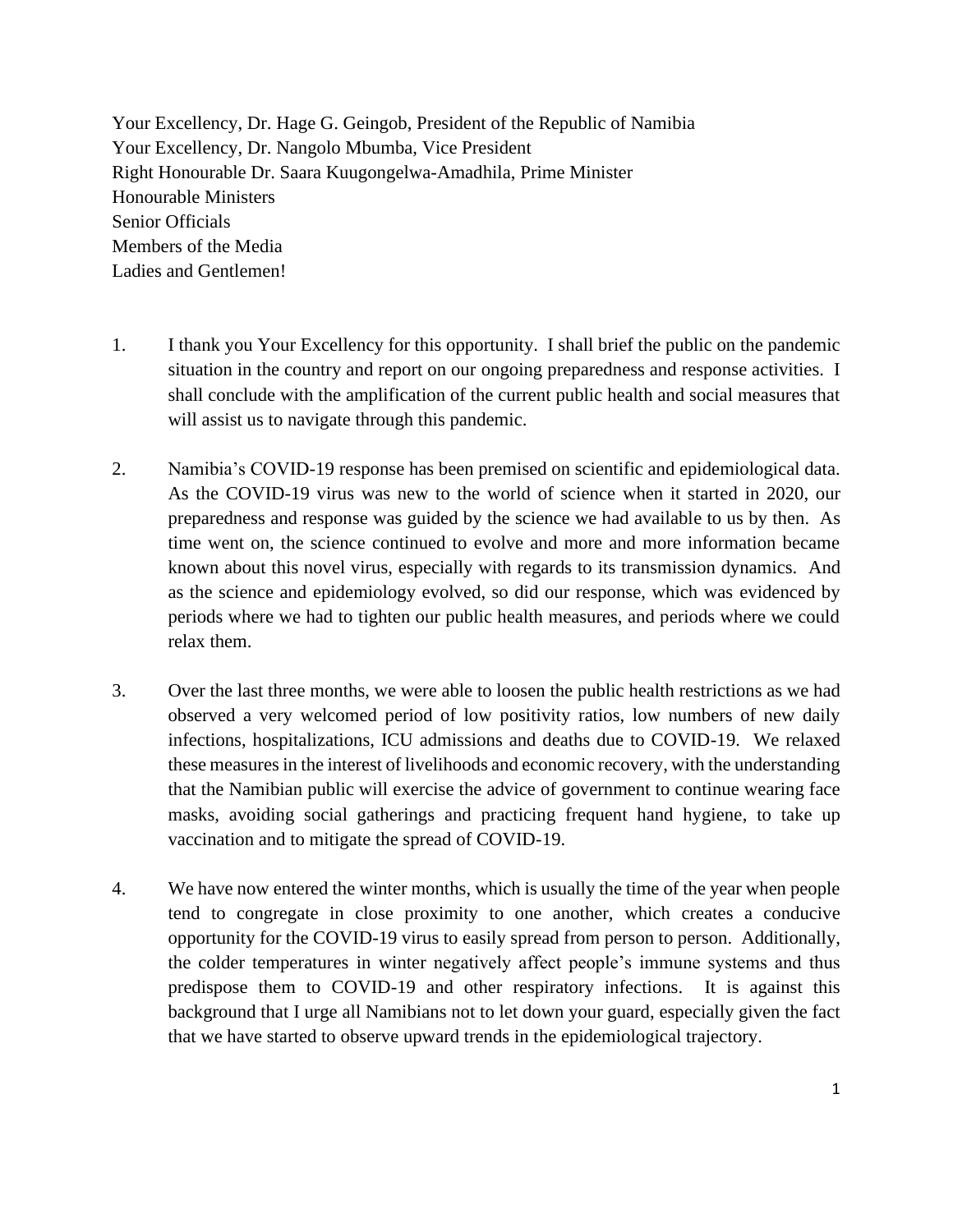#### **Epidemiological Situation**

- 5. As at 11 May 2022, Namibia has recorded a total of 159 693 COVID-19 cases out of the 1 016 295 samples tested. Active cases have increased from 296 during the previous briefing to 1 034 currently. Unfortunately, eight (8) lives were lost since the last public briefing, bringing the number of deaths to 4 029 since the beginning of the pandemic. The number of deaths increased from 7 deaths reported during the preceding 25 days to 8 deaths reported during the period of 26 days of this dispensation, an increase of 14.3%. Moreover, the number of COVID-19 patients admitted to hospitals increased to an average of 17 per day as compared to 12 reported during the preceding 26 days. Similarly, the number of COVID-19 patients admitted to ICU has increased from 0 to 9 cases currently.
- 6. The current upsurge in the number of new cases is driven initially by the Omicron variant sub-lineage BA.2 and of late by sub-lineage BA.4 which have been conclusively identified in Namibia. It is also suspected that the Omicron sub-lineage BA.5 is also circulating in Namibia. The characteristics of these sub-lineages are almost similar. The descendants of omicron variant BA.2 could be more contagious but not cause severe disease. The BA.2 possesses immune evasive properties, which may be the reason why Namibia observed a sharp increase in the number of infections during this week.

### **Vaccination Campaign**

- 7. As at 11 May 2022, a total of 481 071 persons have received at least one dose of COVID-19 vaccine nationally. This translates into 27% of the eligible population of persons aged 12 years and above (1 779 271) who have received 1 dose. A number of 411 339 (23%) eligible persons are fully vaccinated countrywide. The country remains in the campaign mode on vaccination, which is aimed at ensuring eligible children have access to COVID-19 vaccines. Additionally, the country plans on having integrated immunization campaigns to ensure that routine immunization continue to be conducted. This is critical to prevent possible outbreak of vaccine-preventable diseases.
- 8. As part of our quality control processes under the Expanded Programmes on Vaccination, the Committee on Adverse Events Following Immunizations (AEFI), monitors, manages and reports all adverse events related to the administration of vaccines. Thus, with respect to COVID-19, the Adverse Events Following Immunizations reporting and monitoring is ongoing. A total of 74 staff member across all 14 regions have been trained as Master trainers to cascade training to operational level. The Adverse Events Following Immunizations Guidelines are reviewed and updated regularly. Additionally, monthly assessment meetings are conducted.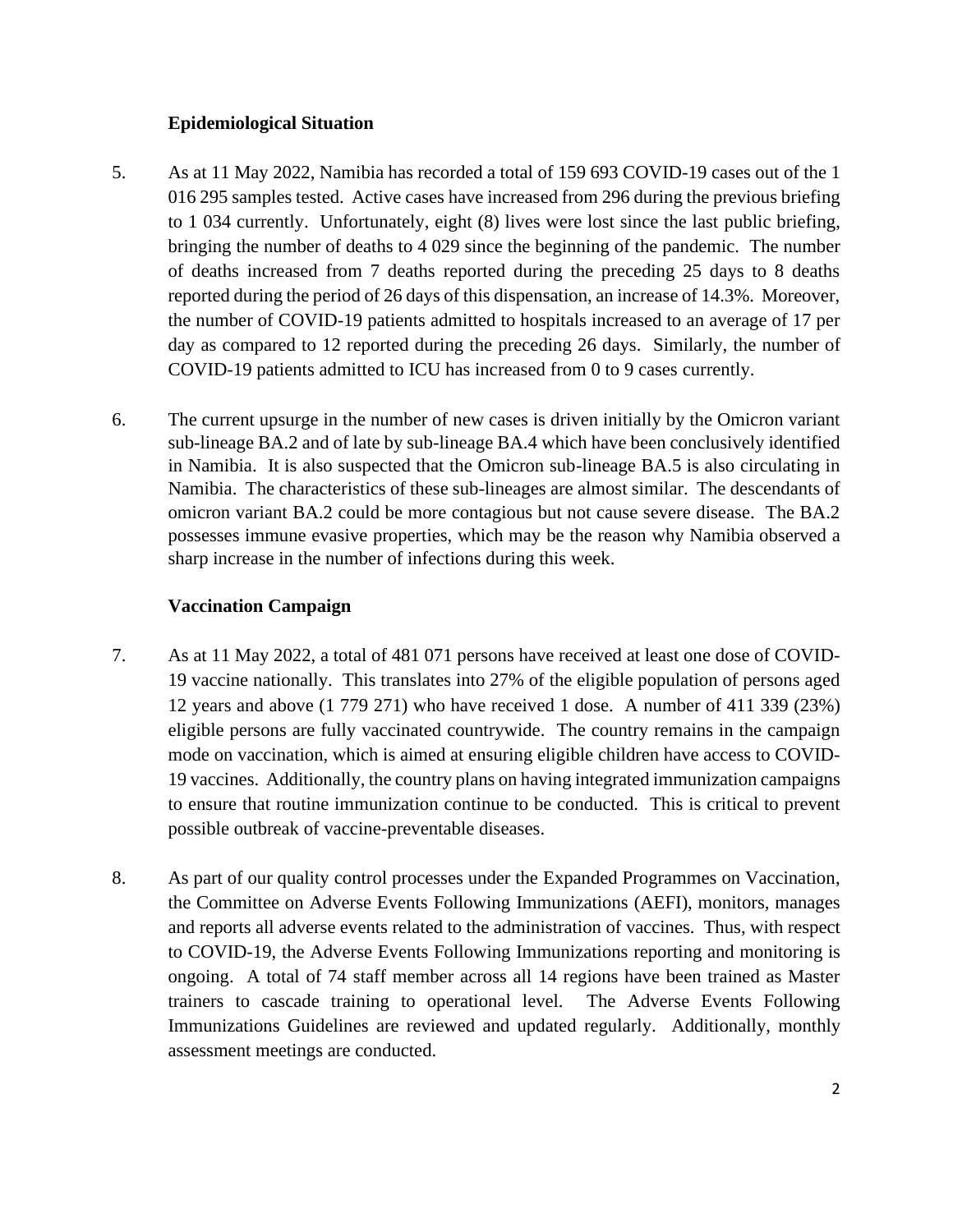- 9. Scientific evidence points to the added benefit of booster or additional doses. The Ministry is urging eligible individuals to get their boosters. As at 11 May 2022, the total number of eligible persons who have received booster doses in Namibia stood at 51 287. I hereby reiterate my call to the community to obtain and heed information from reputable sources in order to make informed decisions for their health and that of their families. Vaccines are effective and they prevent serious illness, hospitalizations and death due to COVID-19 and other diseases. Unvaccinated individuals are more likely to meet these unfortunate fates. There is overwhelming data nationally and internationally to illustrate this fact.
- 10. Namibia has sufficient doses of COVID-19 vaccines in country to sustain our national vaccination campaign. We have also made strides to ensure that the stock levels of essential medical items and consumables are adequate and are distributed throughout the country.

### **Digital Vaccination Certificate**

11. We announced recently that persons who need digital vaccination certificates for travelling purposes can now access this service via an internet link provided on the Ministry's various media platforms. Travelers are now able to receive their digital vaccination certificates on line. Those who need assistance with troubleshooting can contact the toll free COVID-19 Call Centre at 0800 100 100.

# **Update on Strengthening Health Infrastructure**

- 12. As I reported in the last briefing, we used the period of low case numbers to strengthen our preparedness and response to COVID-19. It is against this backdrop that I wish to give an update on activities for strengthening Namibia's health infrastructure. On 22 March 2022, construction of a 98-bed Isolation Center at Katutura Intermediate Hospital in Windhoek reached completion. This facility is furnished with an intensive care unit as well as hemodialysis services, which fulfils a long-standing demand for Katutura Intermediate Hospital.
- 13. Moreover, we have been fortunate to receive incredible support from the Welsh Government for medical oxygen through the Cardiff University and UNAM. Two 4-ton oxygen tanks were donated to Gobabis District Hospital and Grootfontein District Hospital, respectively. Additionally, two oxygen-generating systems were donated and installed at Katima Mulilo District Hospital and Nkurenkuru Health Centre, respectively. This is a huge contribution to Namibia's arsenal in combatting COVID-19 and other respiratory illnesses for which oxygen therapy is required. I thank the Welsh Government for this support.